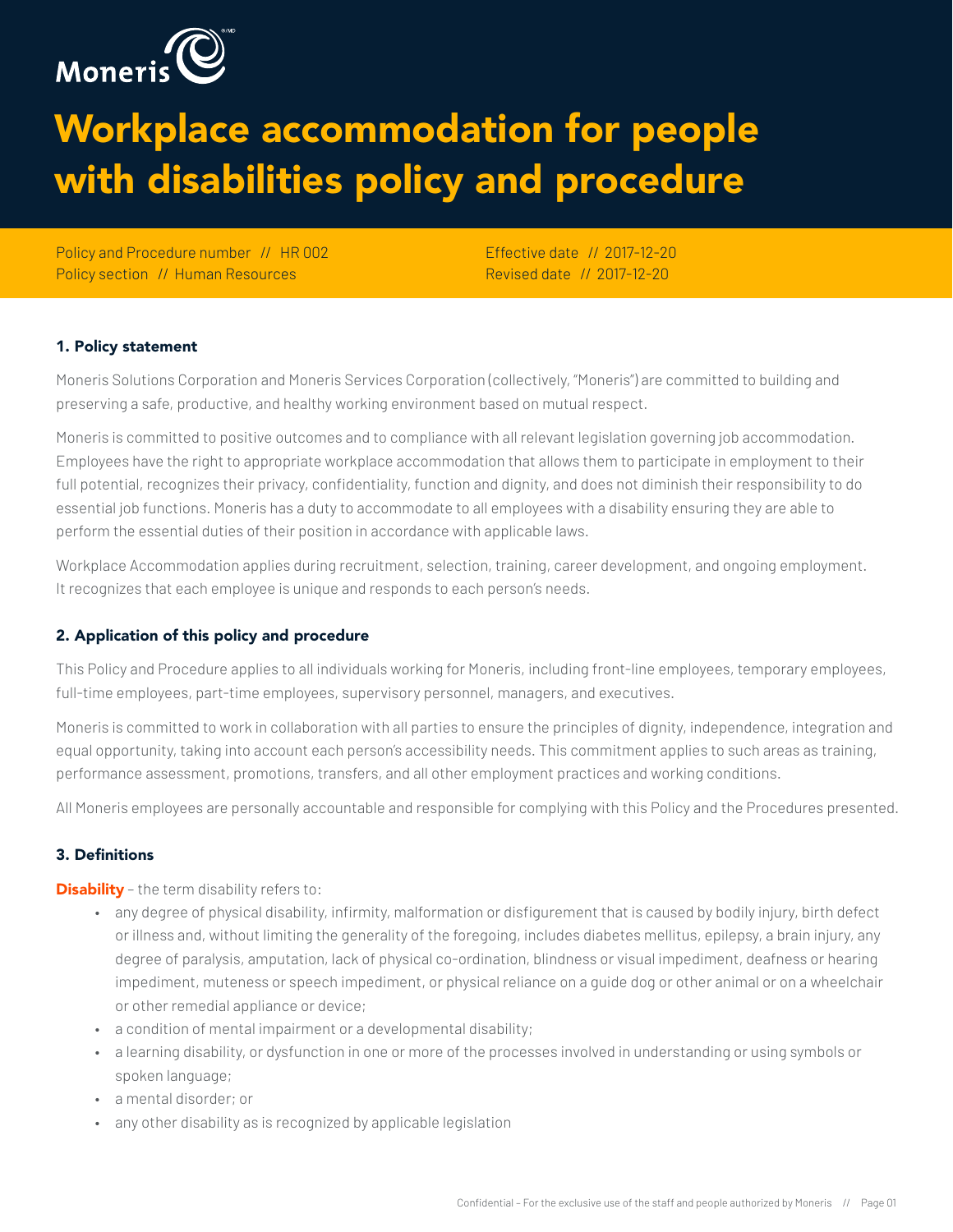

#### Accommodation

- The process and implementation of changes or modifications to a job or the work environment that removes barriers preventing an otherwise qualified individual to safely perform the essential duties of his/her job.
	- o Accommodations may include employment, services and facilities to be designed inclusively and adapted to accommodate the needs of a person with a disability in a way that promotes integration and full participation.

#### Workplace Emergency

• An instance, or combination of instances, of unsafe conditions that pose a threat to people or property, and include but not limited to: instances of fire and/or smoke; natural disaster/severe weather; chemical, biological or radiological incidents; and structural failures.

# 4. Primary duty

Moneris will inform all employees of its policies used to support employees with disabilities, including its policies regarding the provision of accommodations that take into account employees' individual needs.

Moneris will provide updated information to all employees when there is a change to existing policies regarding the provision of accommodations for employees.

Moneris will provide appropriate accommodations in accordance with this Policy and with applicable law throughout an employee's employment with Moneris, including in connection with recruitment, hiring, performance management, career development and advancement and redeployment.

# 5. Procedure for individual accommodation plan

Where an employee has a disability and may require an Individual Accommodation Plan, Moneris will address the Individual Accommodation Plan and the following procedures will apply.

- 5.1. The employee will provide to Moneris the Individual Accommodation Workplace information as presented in the Individual Accommodation/Workplace Emergency Response form.
- 5.2. The employee may be required to provide medical and/or functional abilities information to support their accommodation needs, identify barriers and solutions, which will be treated confidentially and be limited to the information need to provided appropriate accommodation.
- 5.3. The employee will participate in the development of the Individual Accommodation Plan by providing information to support the accommodation and to identify barriers and solutions.
- 5.4. Accommodation needs will be assessed on an individual basis.
- 5.5. In developing the Individual Accommodation Plan, the employee is entitled to representation by a bargaining agent or other representative. Moneris will work cooperatively with the employee to address:
	- (i) any requirement for evaluation by a medical or other expert to assist in determining how accommodation can be achieved;
	- (ii) the steps needed to ensure the privacy of the employee's information as part of the development of the Individual Accommodation Plan;
	- (iii) the frequency of the review of the employee's Individual Accommodation Plan; and
	- (iv) how the Individual Employee Accommodation plan will be formatted in order to address the employee's needs. In developing the Individual Accommodation Plan, the employee is entitled to representation by a bargaining agent or other representative.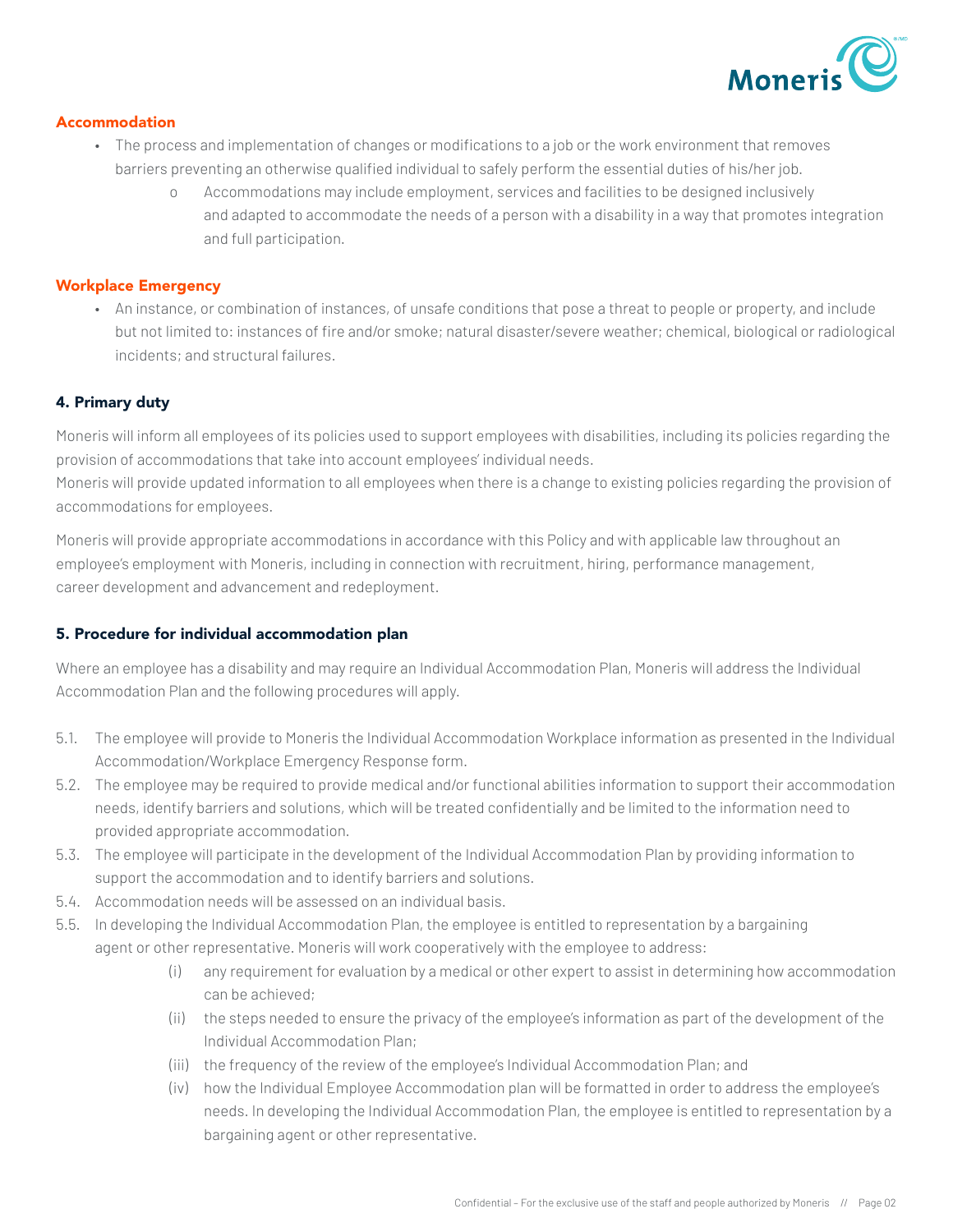

- 5.6. Moneris will assess the accommodation needs to ensure the health and safety of all parties and ensure that the employee continues to be supported in their accommodation to perform the essential duties of their position. If an individual accommodation is denied, Moneris will specify to the employee the reason for denial and cooperate to determine alternative accommodation, as needed.
- 5.7. The Individual Accommodation Plan will record:
	- (i) information regarding accessible formats and communications supports provided;
	- (ii) if required, individualized workplace emergency response information; and
	- (iii) any other accommodation to be provided.
- 5.8. The Individual Accommodation Plan will be implemented, evaluated and amended, as required by the employee's circumstances, and in compliance with appropriate legislation.
- 5.9. The Individual Accommodation Plan will be maintained in the employee's file.

#### Link: Moneris Individual Accommodation Workplace Emerg Response Form.docx

#### 6. Procedure for return to work plan:

A Return to Work Plan will be required when an employee has been absent from work due to a disability and requires disability-related accommodations in order to return to work. In this situation, the following procedures will apply.

- 6.1. The employee will provide to Moneris the Return to Work Plan information as presented in the Return to Work Plan form.
- 6.2. The employee may be required to provide medical and/or functional abilities information to support their workplace accommodation, modification needs, identify barriers and solutions, which will be treated confidentially and be limited to the information need to provided appropriate accommodation.
- 6.3. Moneris will collaborate with the employee in identifying barriers and solutions to be addressed in the Return to Work Plan.
- 6.4. Employees who require Individualized Workplace Emergency Response Information, an Individual Accommodation Plan or a Return to Work Plan will provide to Moneris the necessary information to support their Individual Workplace Accommodation or Return to Work needs. Employee may access procedure and documents via Monet.
- 6.5. The Return to Work Plan will be documented together with an Individual Accommodation Plan, as applicable.
- 6.6. The Return to Work Plan will be implemented, evaluated and amended, as required by the employee's circumstances, and in compliance with appropriate legislation.
- 6.7. The Return to Work Plan will be maintained in the employee's file.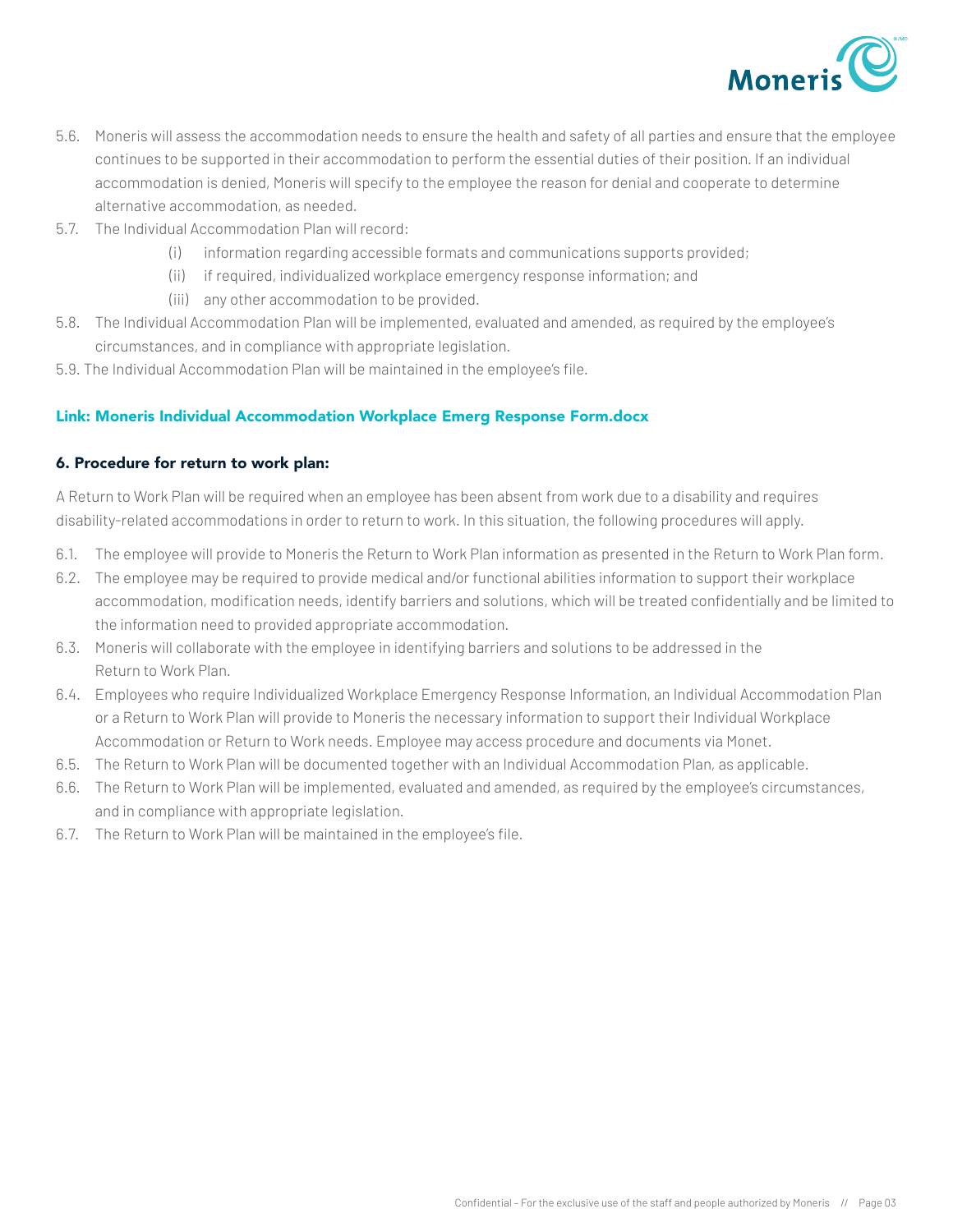

#### 7. Procedure for individualized workplace emergency response information:

Where an employee has a disability and may require assistance and accommodation in connection with workplace emergencies, Moneris will provide individualized workplace emergency response information to the employee who has a disability, if the disability is such that the individualized information is necessary and Moneris is aware of the need for accommodation due to the employee's disability.

Where the above circumstances apply, the Individualized Workplace Emergency Response Information will be presented in the Individual Accommodation Plan and the following procedures will apply.

- 7.1. The employee will provide to Moneris the need for Individualized Workplace Emergency Response Information as presented in the Individual Accommodation Plan/Workplace Emergency Response form.
- 7.2. The employee may be required to provide medical and/or functional abilities information to support their accommodation needs, identify barriers and solutions, which will be treated confidentially and be limited to the information need to provided appropriate accommodation.
- 7.3. Moneris will provide individualized workplace emergency response information to the employee who has a disability as soon as practicable after Moneris becomes aware of the need for accommodation.
- 7.4. Where the employee who received individualized workplace emergency response information requires assistance, Moneris will, with the employee's consent, provide the workplace emergency response information to the person designated by Moneris to provide assistance to the employee.
- 7.5. Moneris will review the Individualized Workplace Emergency Response Information when:
	- the employee moves to a different location in the organization;
	- the employee's overall accommodations needs or plans are reviewed; and
	- Moneris reviews its general emergency response policies.
- 7.6. Individualized Workplace Emergency Response Information will be maintained in the employee's file.

#### Link: Moneris Individual Accommodation Workplace Emerg Response Form.docx

#### 8. Availability of accessible formats and communication supports

Upon request, Moneris Solutions will provide, or will arrange for the provision of accessible formats and communication supports for persons with disabilities in a timely manner that takes into account the person's accessibility needs due to disability.

Accessibility accommodations may include but are not limited to:

- Assistive devices; including hardware and/or software
- Enlarged text;
- Braille format;
- Communication support either in person or over the phone;
- Documents provided via email.

Moneris Solutions will consult with the person making the request in determining the suitability of an accessible format or communication support.